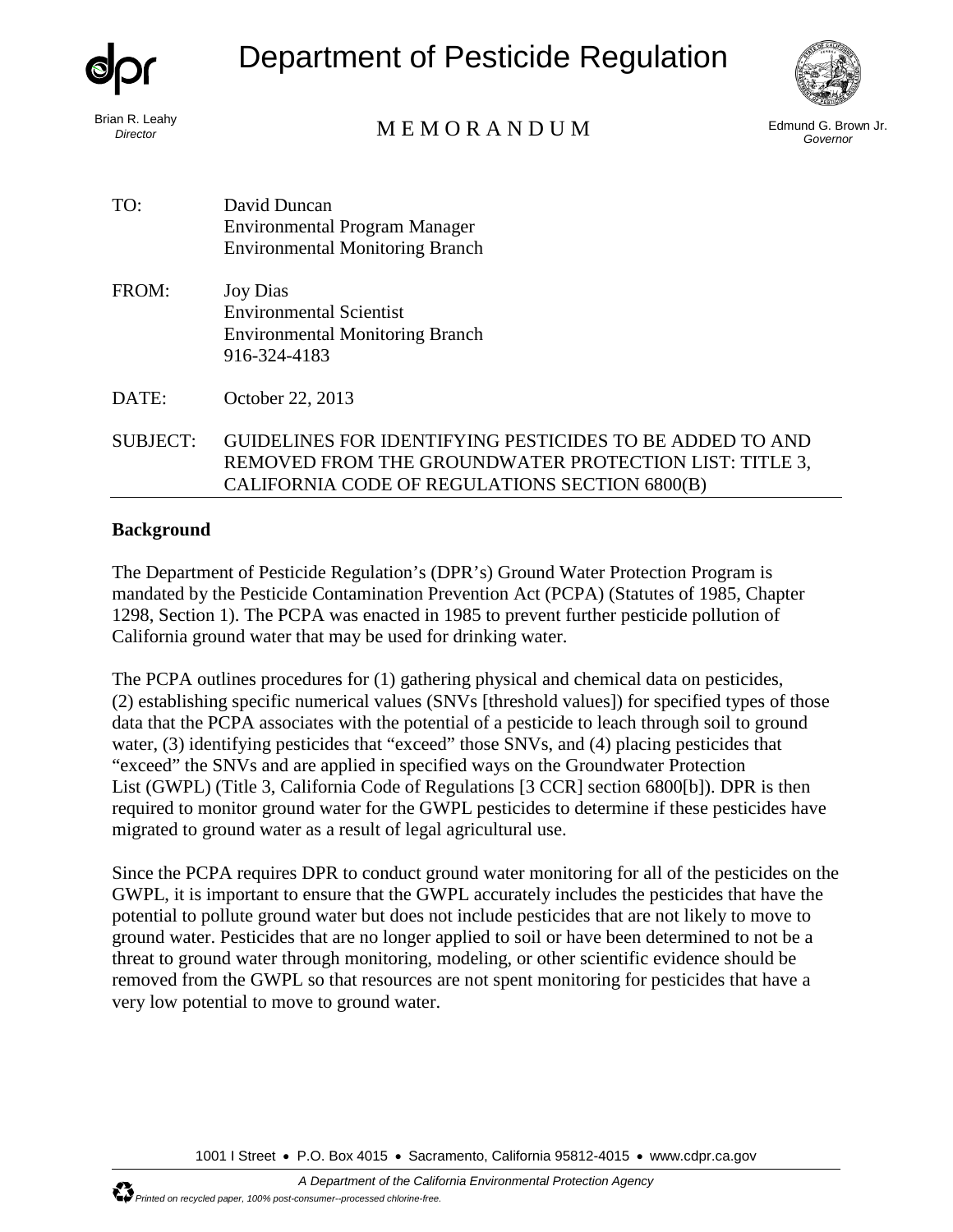This document describes the process used to determine if a pesticide should be added to or removed from the GWPL.

# **Adding Pesticides to the GWPL (3 CCR section 6800[b])**

### Qualifying Label Language

The PCPA (Statutes of 1985, Chapter 1298, Section 1) added sections 13141–13152 to the Food and Agricultural Code (FAC). Section 13145(d) requires DPR's Director to establish a list of pesticides that have the potential to pollute ground water, the GWPL. Pesticide active ingredients (AIs) are placed on this list if they "exceed" the SNVs and if products containing these AIs are

- Intended to be applied to or injected into the soil by ground-based application equipment, or
- Intended to be applied to or injected into the soil by chemigation, or
- The label of the pesticide requires or recommends that the application be followed, within 72 hours, by flood or furrow irrigation.

# Definition of "Applied to Soil" (3 CCR section 6000)

"Applied to the soil" or "applied to the ground" means the labeling of a pesticide product includes terminology such as:

- Soil fumigant
- Soil applied
- Soil treatment product
- Can be used as a soil drench
- Application to soil
- Inject into the soil
- Incorporate in top  $(x)$  inches of soil; pre-plant incorporation
- Use on soil for control of soil-borne diseases
- Surface application; band treatment, surface blend
- Side dressing both/one side of row and cultivate into soil
- Should be mixed uniformly into top (x) inches of soil
- Pre-emergent to the weed
- Broadcast to the soil
- Apply in seed furrow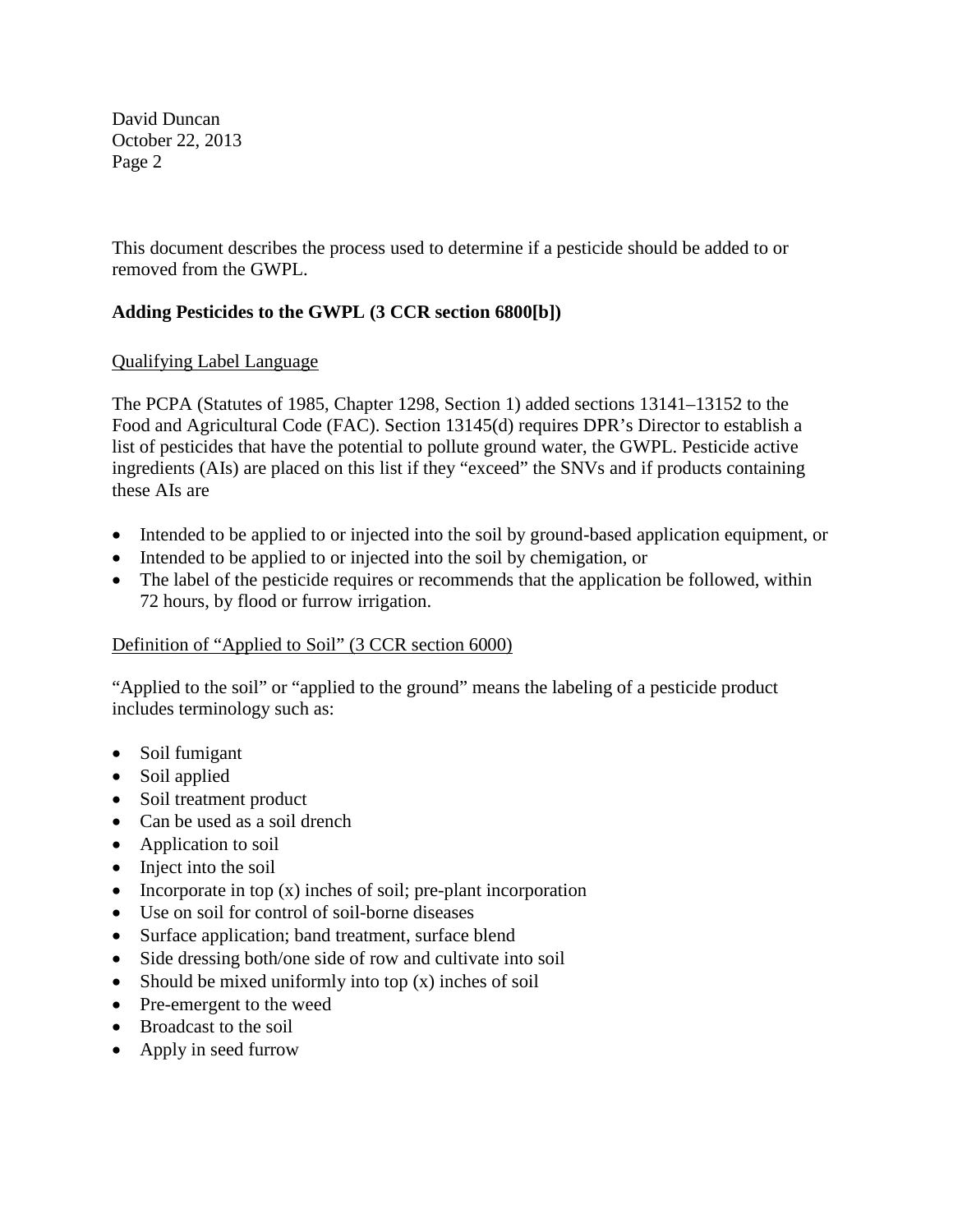### Interpretation of Qualifying Label Language

This statutory language can be subject to various interpretations. The following regulatory language and examples should be used as guidance in applying this language.

"Applied to soil" shall have the definition specified in 3 CCR section 6000 (listed above), except as follows:

- Although "band treatment" is in the definition of "applied to soil," it is insufficient without additional information about application to bare soil to qualify a pesticide for listing because band treatments can be made to crop plants or to growing weeds as well as to bare soil.
- Some pesticide products have application instructions for directed sprays to insect nests. Even though some insects are cited on the label as ground-nesting insects, applications of these pesticides are not considered to be applied to the soil.
- Chemigation, the application of pesticides in irrigation water, is not automatically considered a "soil application" of a pesticide. Many pesticides with label language for applications by chemigation are foliar active fungicides that have no soil activity. These foliar pesticides are not "intended to be applied to or injected into soil . . . by chemigation."
- If the purpose of a pesticide application to turf is to control pests in the soil or if the pesticide is said to be taken up, absorbed, or the equivalent by roots of target plants then the application is considered "intended to be applied to or injected into the soil."
- Pesticide applications to potting soil or soil media for container grown plants in greenhouses or nurseries are not considered "applied to soil," but pesticide applications to the soil of field grown plants in nurseries or greenhouses would qualify as "applied to soil."

A pesticide that "exceeds" the SNVs is required to be placed on the GWPL if the label of the pesticide requires or recommends that the application be followed, within 72 hours, by flood or furrow irrigation.

- The environmental fate of pesticides applied to water on agricultural fields, such as applications to rice, is considered to be similar to pesticides applied to soil by chemigation and to pesticide applications that are required or recommended by the label to be followed by flood or furrow irrigation within 72 hours after application. Therefore, AIs that exceed the SNVs with registered labels allowing application to water under these circumstances should be added to 3 CCR section 6800(b).
- Pesticide applications to water or emerged aquatic weeds in sites such as ponds, marshes, sloughs, ditches, canals, and lakes will not be considered having qualifying label language and will not be added to 3 CCR section 6800(b).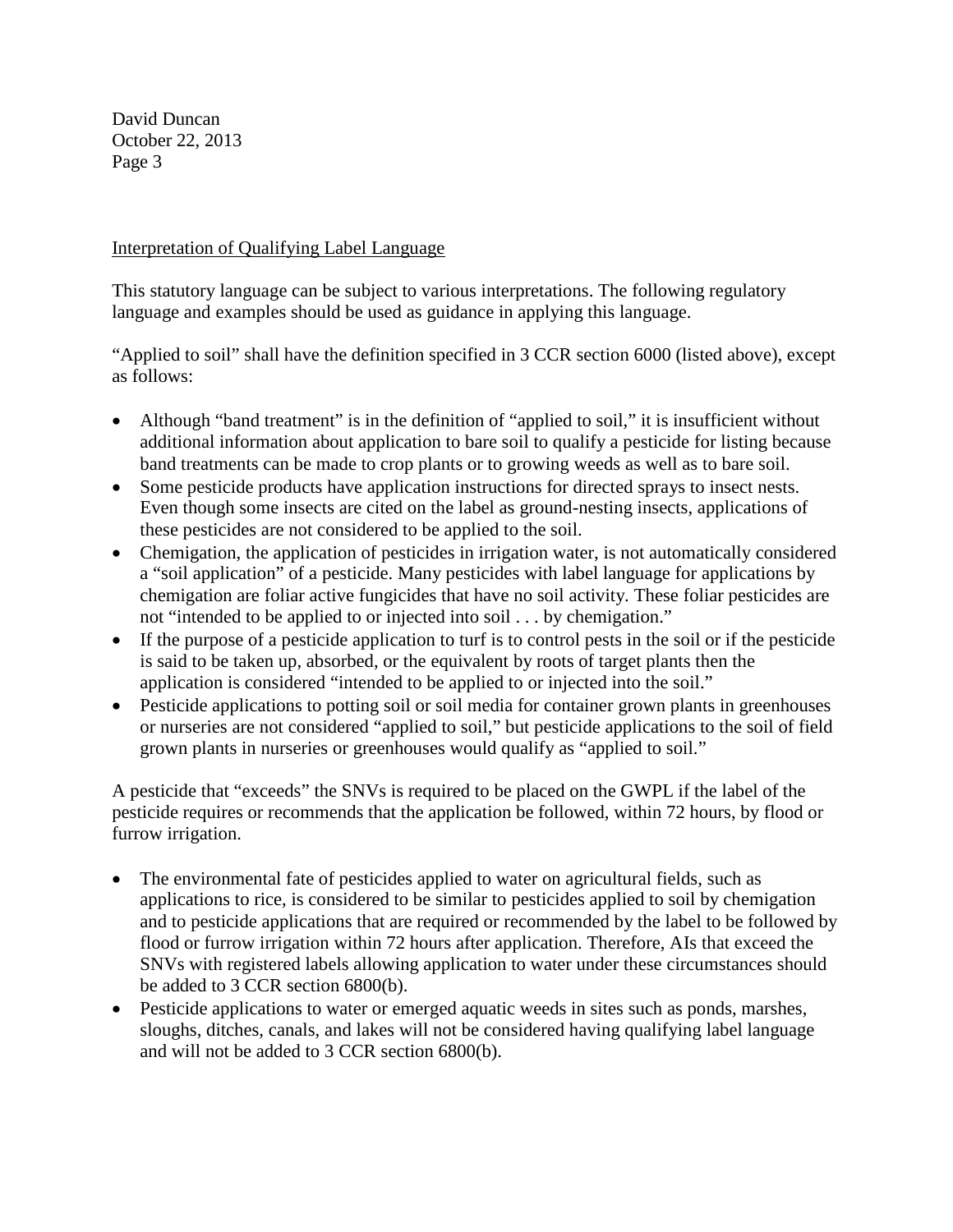#### Combining AIs for Monitoring Purposes

Some pesticide AIs are analytically indistinguishable for ground water monitoring purposes. DPR will combine pesticides on the GWPL under the following conditions:

- The parent pesticide has registered salts and esters, or
- The pesticides are stereoisomers.

# **Removing Pesticides from the GWPL (3CCR section 6800[b])**

DPR will remove pesticides from the GWPL under the following conditions:

- The pesticide is no longer registered for use in California,
- A thorough review of the pesticide labels indicates that the pesticide labels do not have language that would qualify the pesticide for the GWPL,
- When a preponderance of evidence indicates that the pesticide will not move to ground water. DPR will consider ground water modeling scenarios, physical chemical properties, pesticide use patterns, ground water monitoring data, environmental fate data, and other scientific evidence before making this determination, or
- If new environmental fate data submitted by the registrant and approved by DPR indicates that the pesticide no longer "exceeds" the SNVs.

DPR will annually re-evaluate the pesticides that have been removed from to the GWPL to determine if the conditions for their removal are still valid.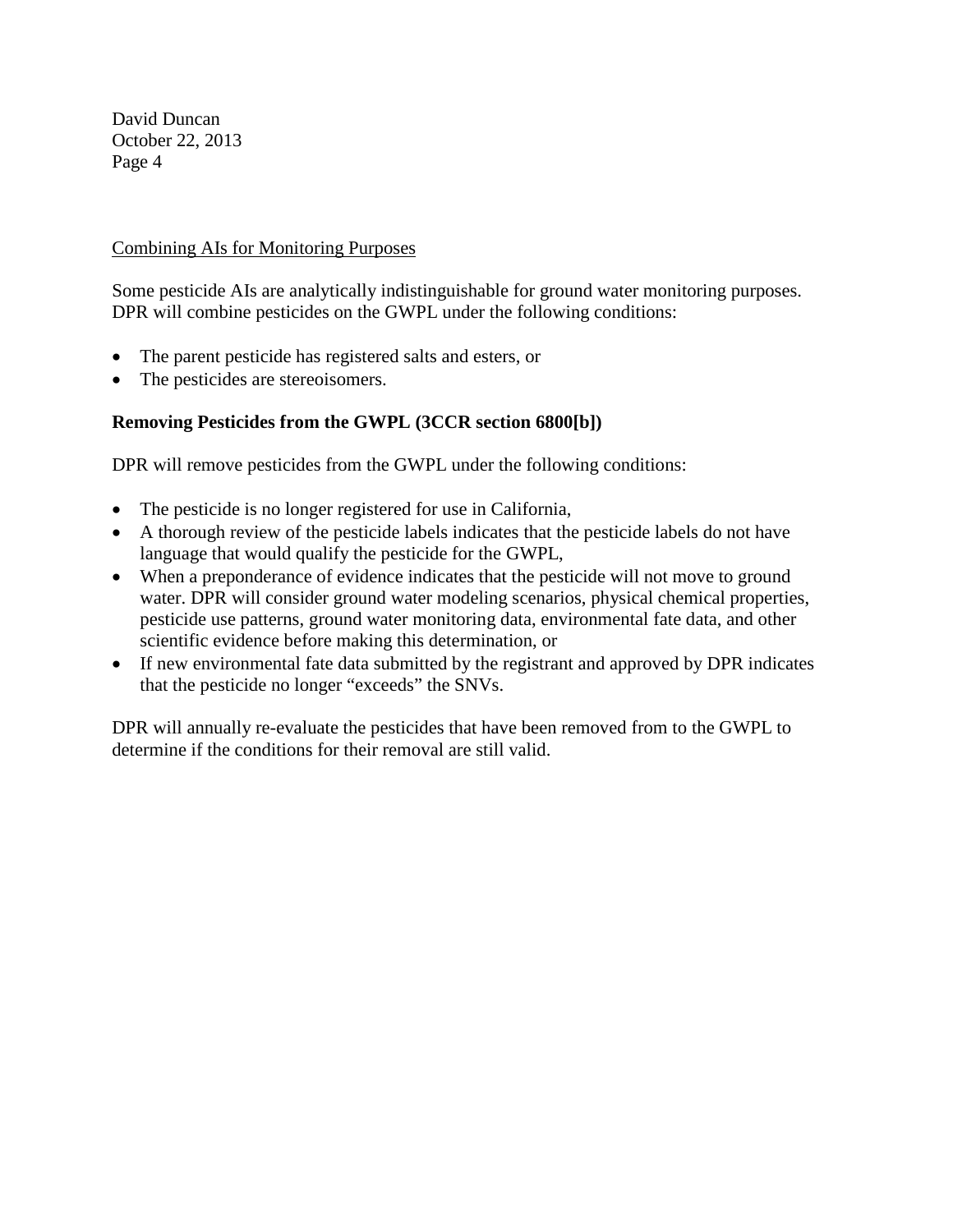### **Appendix I**

#### Requirements in the PCPA

- 1. The PCPA applies to pesticides registered for agricultural use. FAC section 11408 defines "agricultural use" to mean the use of any pesticide or method or device for the control of plant or animal pests, or any other pests, or the use of any pesticide for the regulation of plant growth or defoliation of plants. It excludes the sale or use of pesticides intended for home use, use in structural pest control, industrial or institutional use, the control of an animal pest under the written prescription of a veterinarian, or use of a pesticides by local districts or other public agencies for disease vector control under certain conditions. "Agricultural use" includes use in production agriculture (such as crops, livestock, rangeland, wholesale nurseries, aquaculture, and timber production), and other uses such as on parks, city-owned trees and grass strips, golf courses, cemeteries, roadsides, and other rights-of-way, ditch banks, irrigation canals, and other water bodies. Pesticides registered for use on any of these sites are subject to the data requirements and other provisions of the PCPA.
- 2. FAC section 13143 requires pesticide registrants to submit acceptable data to DPR's Director for the following physical and chemical properties of pesticidal AIs contained in pesticide products registered for agricultural use: water solubility, soil adsorption coefficient, hydrolysis, aerobic soil metabolism, anaerobic soil metabolism, and field dissipation. DPR's Director may also require these data to be submitted for other specified ingredients or degradation products associated with AIs in pesticides registered for agricultural use. These physical and chemical properties are characteristics that the PCPA associates with the potential of a pesticide to leach through soil to ground water.
- 3. FAC section 13144(a) requires DPR to establish SNVs for water solubility, soil adsorption coefficient, hydrolysis, aerobic soil metabolism, anaerobic soil metabolism, and field dissipation. The purpose of the SNVs is to predict which pesticide chemicals are most likely to leach to ground water as a result of normal use by establishing numerical thresholds for their mobility and persistence. A pesticide is thought to have a potential to leach to ground water if it is both mobile and persistent, and is applied in certain ways. Within the context of the PCPA, the mobility of a pesticide chemical is described by its solubility and soil adsorption coefficient; the persistence of a pesticide is described by its hydrolysis, aerobic soil metabolism, anaerobic soil metabolism, and field dissipation half-lives. The SNVs were calculated using a procedure first described in the report, "Setting Revised Specific Numerical Values," published by the California Department of Food and Agriculture, Environmental Hazards Assessment Program (1991). The Environmental Hazards Assessment Program is now part of DPR within the California Environmental Protection Agency. Although an SNV has not been established for field dissipation, field dissipation